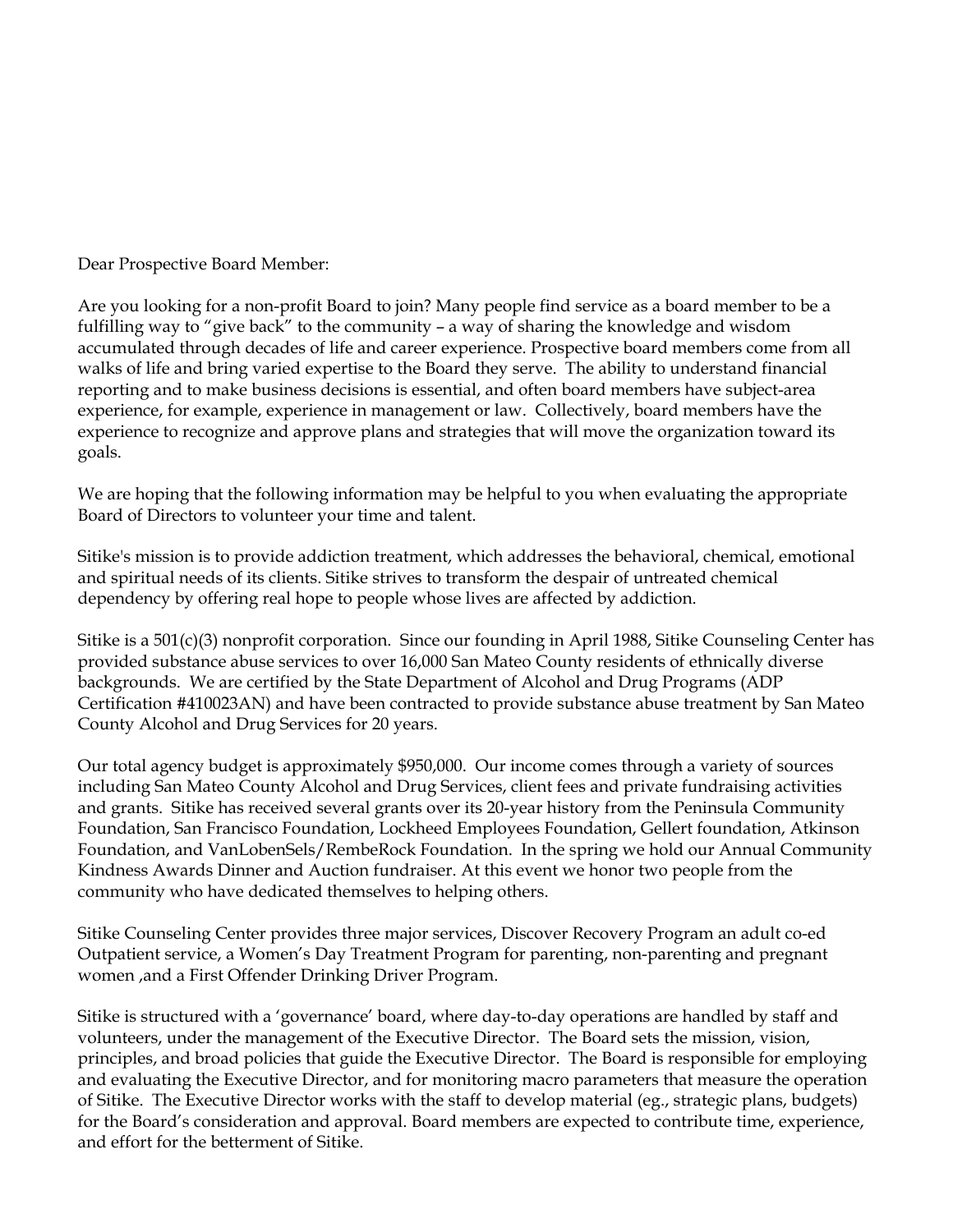The responsibilities of a member of a Sitike board member include:

Organizational Operations

- Ensure that legal requirements are met and a strong board structure is in place
- Establish the policies and organizational structure with which the organization will be run
- Review, revise and recommend action on the constitution and bylaws
- Act in accordance with the constitution and bylaws
- Ensure that the organization meets standards (e.g., fire, health, safety, insurance)

Planning

- Decide the direction in which the organization will go in future years, both long and short range plans
- Develop and maintain agency programs with the Executive Director and staff Management Team
- Establish committees and set each committee's mandate, composition, key responsibilities, authority and responsibility

Financial Management

- Ensure that the organization is managed well financially
- Find sources of income to maintain the organization and to carry out programs
- Approve the annual operating budget
- Review the financial position and results at monthly
- Develop and approve long-term financial plans

Community Relations

- Interpret and support Board decisions in the community (including the general public, the people this organization represents, its members)
- Project an effective and positive image
- Maintain an on-going relationship and communicate with sponsors and donors
- Develop awareness of the organization through newspapers, TV, radio, etc
- Engage in appropriate co-operative action with organizations which have similar objectives

We are always looking for energetic and dedicated people to join of our Board of Directors. If you are interested in being a Board member a Board application is in this packet. **Board Meetings are the last Tuesday of every month from 7:00PM to 9:00PM.** 

I would be happy to discuss our agency with you at your convenience. Please do not hesitate to call.

Sincerely,

Rhonda Ceccato Executive Director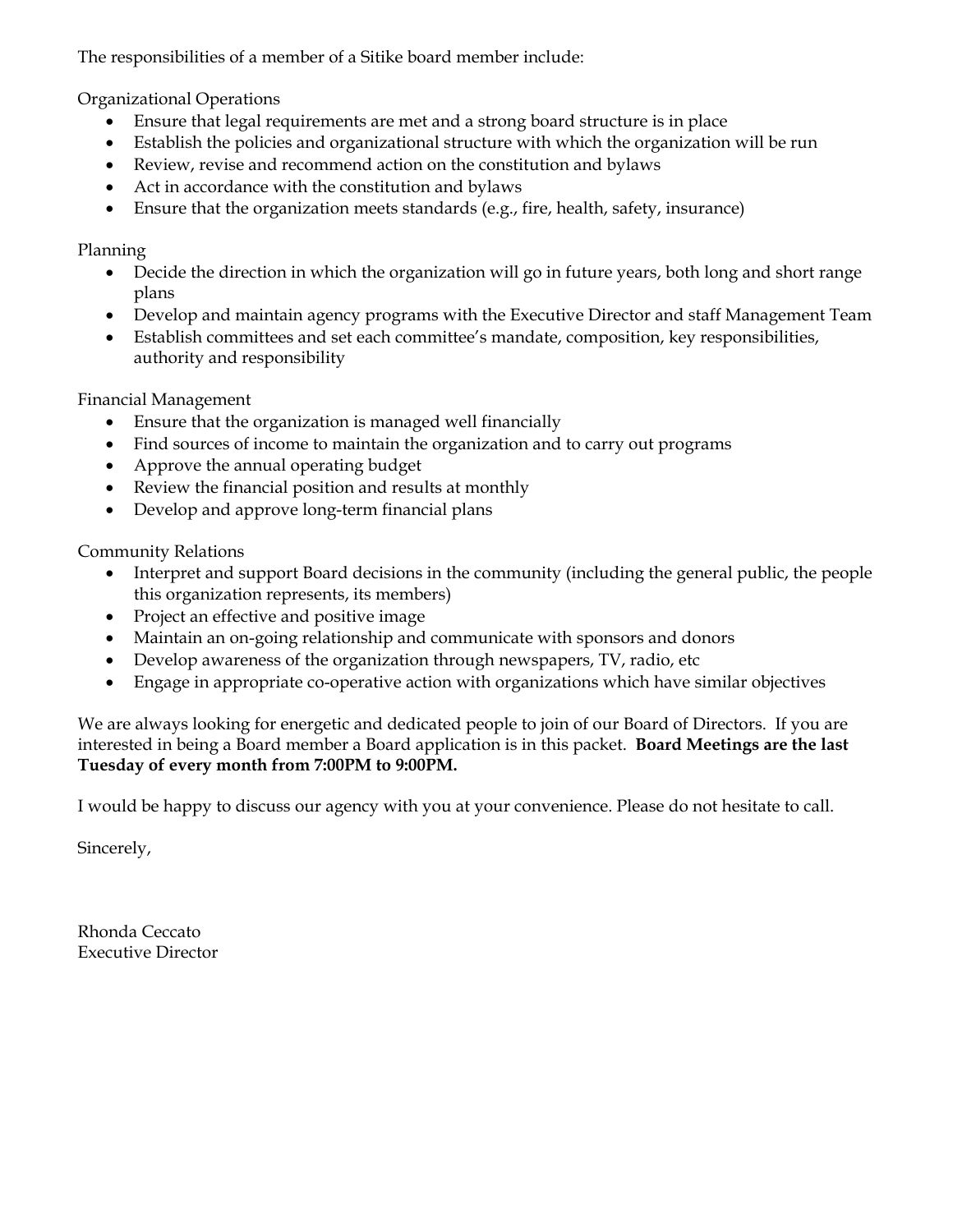## *Sitike Counseling Center* **Application for Board of Directors**

| 7.  | Membership in State and Local Alcoholism and other Drug Addiction Associations or others:                                                                                                              |
|-----|--------------------------------------------------------------------------------------------------------------------------------------------------------------------------------------------------------|
|     | <u> 1989 - Johann John Harry, mars eta bat eta bat eta bat eta bat eta bat eta bat eta bat eta bat eta bat eta b</u>                                                                                   |
|     | 8. Special Interests For possible committee assignment (list in priority order):                                                                                                                       |
|     | Policy Committee _______ Nominating ________ Fundraising                                                                                                                                               |
| 9.  | State how you could be of assistance to Sitike Counseling Center as a member of the Board of<br>Directors, and what your general and specific goals would be as a member:                              |
|     |                                                                                                                                                                                                        |
|     |                                                                                                                                                                                                        |
| 10. | I realize that the Board of Directors is a "working" Board concerned with all aspects of the field of<br>alcoholism and other drug addictions. I further realize that Board of Directors' meetings are |

alcoholism and other drug addictions. I further realize that Board of Directors' meetings are usually held monthly and Advisory Board and committee meetings are held as the situation demands and that regular attendance is necessary for the proper functioning of the organization. I am interested in servicing as a member.

Signature / Date

Confidential Information: (Your name will not be used (Check all that apply)